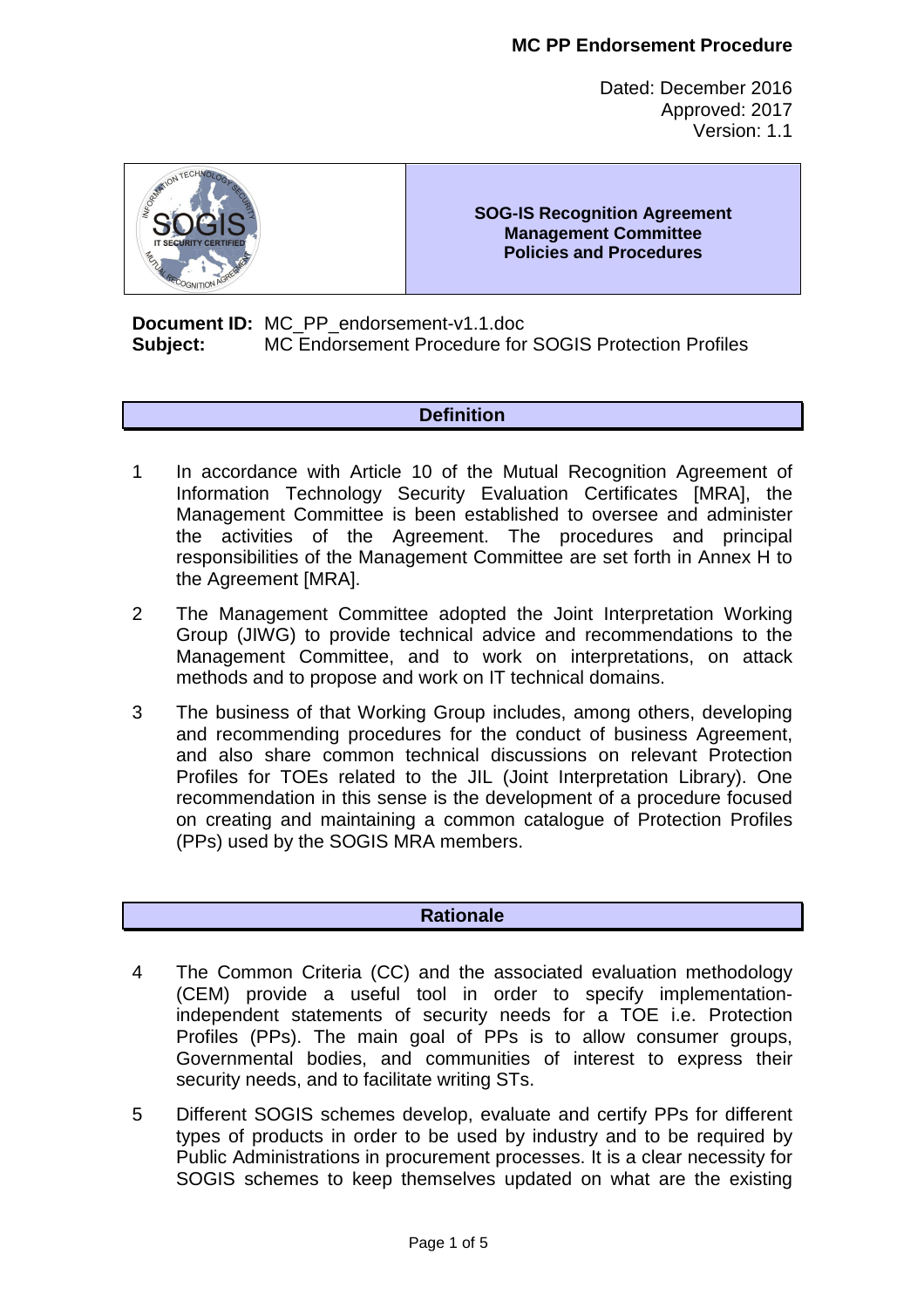PPs used by them, in order to harmonize and coordinate new developments and certifications in this field.

### **Endorsement Procedure**

- 6 Protection Profiles are certified by SOGIS schemes, each scheme will notify its activity in this subject on a regular basis to the JIWG chairman: when a new PP development starts, or a PP is certified, or a PP changes, etc. The JIWG chairman will maintain a catalogue of SOGIS PPs structured in different types of PPs and with several statuses possible.
- 7 New members, or initially all SOGIS members, are requested to send a preliminary update on their PPs to the JIWG chairman.
- 8 The information on each submitted PP should be organized in this way:
	- 1) PP **Title**: just the document title.
	- 2) PP **ID/code/number/CB**: to identify it for searching purposes.
	- 3) PP **Description**: brief description of the PP, type of TOE, and so on.
	- 4) PP **Status**: certified, under development, evaluation ongoing, update ongoing, or deprecated.
	- 5) PP **Author**: the developer/writer of the PP.
	- 6) PP **Type**: recommended, common use or national PP.
- 9 **Recommended PP**: category that requires to be endorsed by the SOGIS MC, previous JIWG proposal and technical study. They are recommended to be used as the unique or main PP reference for STs of TOEs included in the scope of such a PP. The idea is that this type of PPs will become kind of standard avoiding duplications between schemes. Collisions i.e. situations where two or more different schemes apply for the same specific type of "recommended PP" will be studied case by case in JIWG and a proposal is passed to MC for final decision.
- 10 **Common use PP**: category covering the PPs that can be classified as common use for JIWG schemes and that are discussed and commented in JIWG meetings. This category is just informative and does not require the SOGIS MC endorsement.
- 11 **National PP**: category including national scheme PPs, in principle only relevant for a specific scheme. Again, this category is just informative; do not require the SOGIS MC endorsement.
- 12 The JIWG chairman will report the PP catalog activity and proposals to the MC chairman previously to each MC meeting in order to be included in the agenda.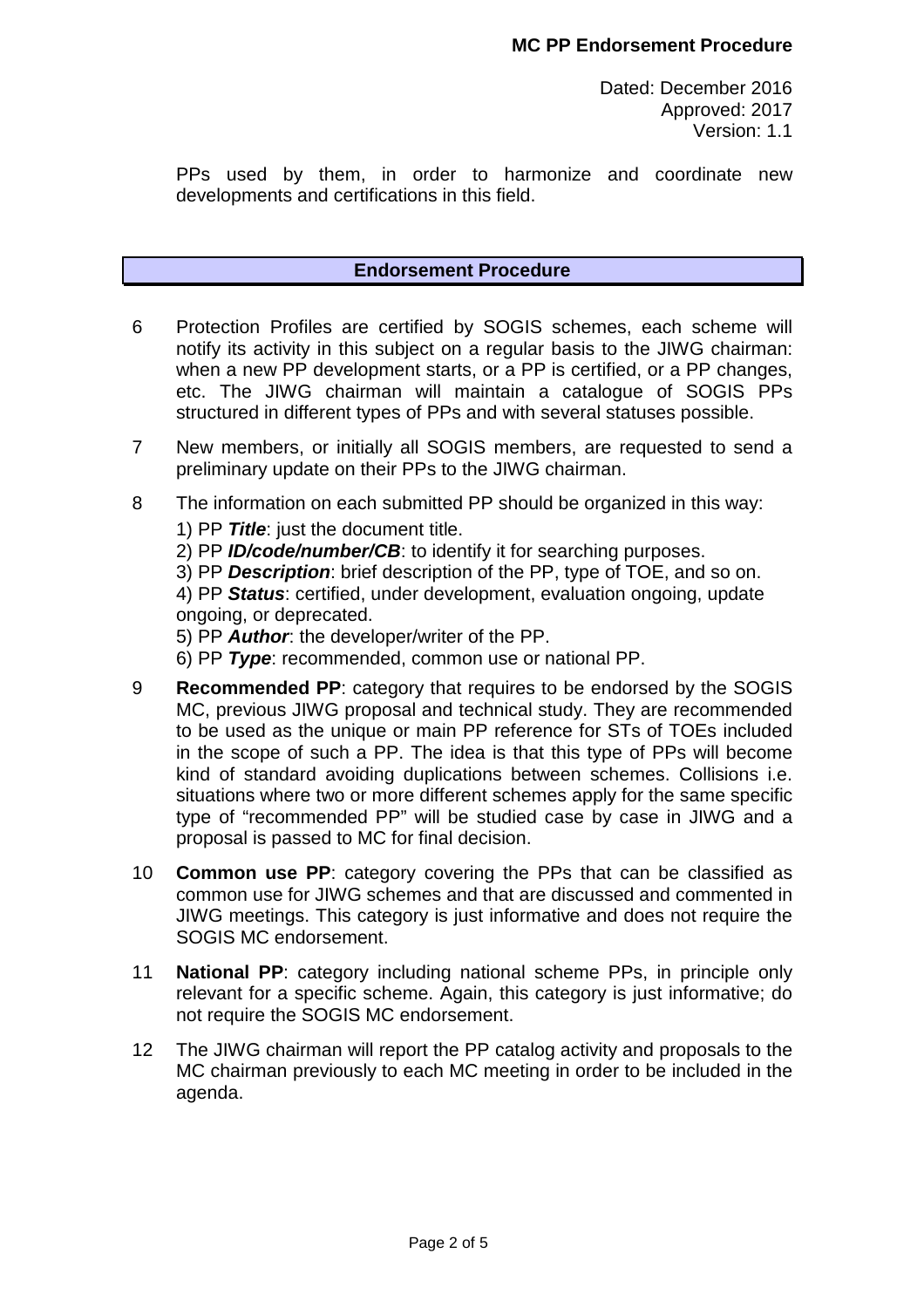Dated: December 2016 Approved: 2017 Version: 1.1

## **Update Procedure**

- 13 Each SOGIS scheme should report to the JIWG chairman any update on their related PPs with an on demand basis. E.g. when a new PP development starts, when there is a status change, and so forth.
- 14 The JIWG chairman will update the catalogue and notify the MC chairman. If an MC decision is necessary the proper proposal will be also submitted attached to this notification.

#### **Removal of Recommended Status Procedure**

- 15 Any SOGIS member can request to remove the status of "recommended" for specific PP.
- 16 A removal request must be sent to the JIWG chairman with a rationale attached to it. The JIWG chairman will open an ad hoc study period for the request, with a maximum duration of three months to conclude. A conclusions of this study will be notified in addition to the removal request to the MC chairman in order to handle this decision in the next MC meeting agenda.

## **Label Procedure**

- 17 The type of PPs termed as "recommended" will have an extra cover associated with the existing document marked with the SOGIS logo.
- 18 See Annex A for the extra cover template and SOGIS logo to be used.
- 19 The "recommended" PPs will be published in the SOGIS MRA website portal and also in the JIL repository.
- 20 The list of "common use" PPs will be published in the portal and JIL repository, but the publication of the PP itself will be done in each CB website.
- 21 The "national" PPs will not be published in the portal, the list will be kept in the JIL repository, and the publication of the PP itself will be done in each CB website.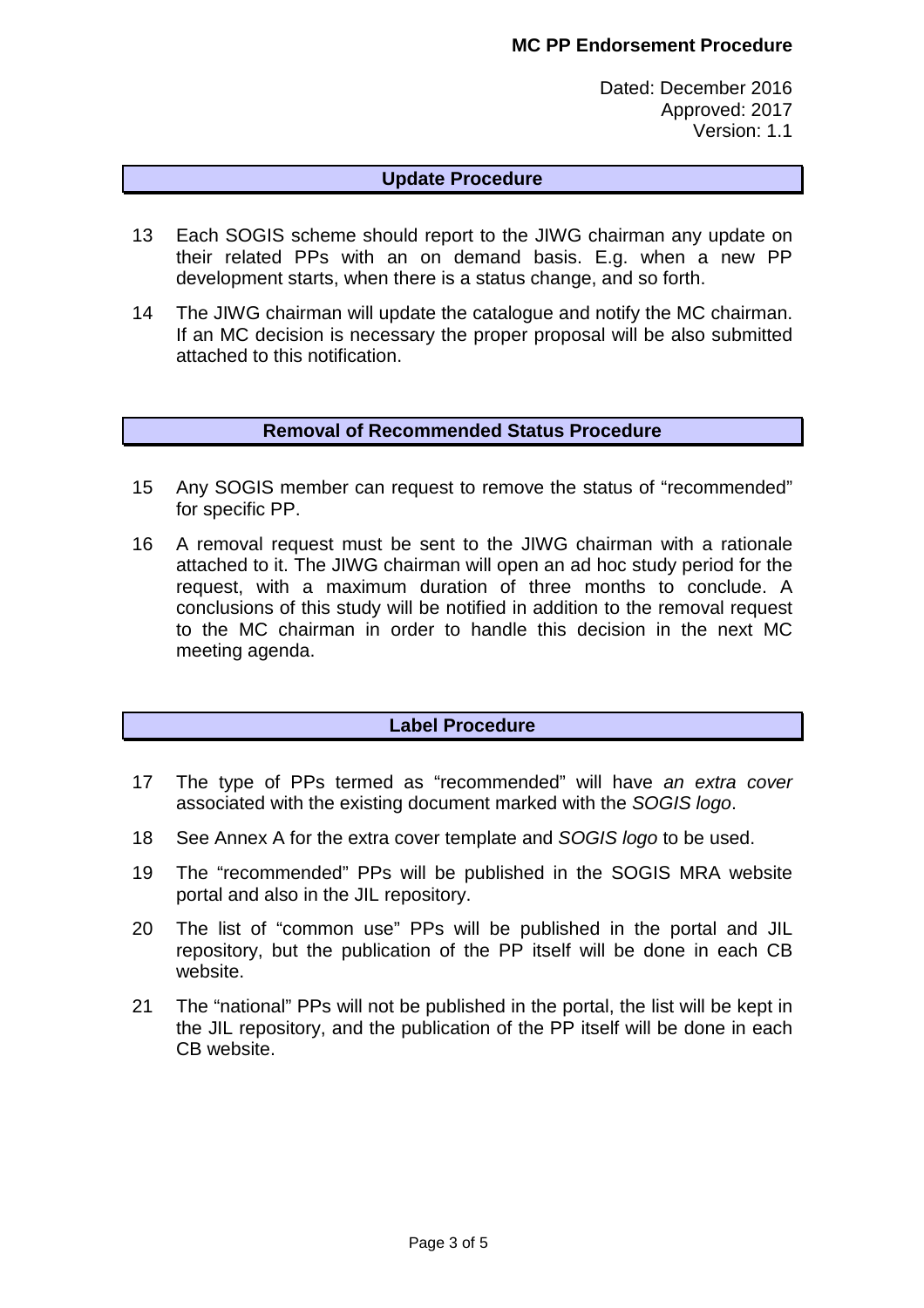## **MC PP Endorsement Procedure**

Dated: December 2016 Approved: 2017 Version: 1.1

## **References**

[MRA] Mutual Recognition Agreement of Information Technology Security Evaluation Certificates Version 3.0